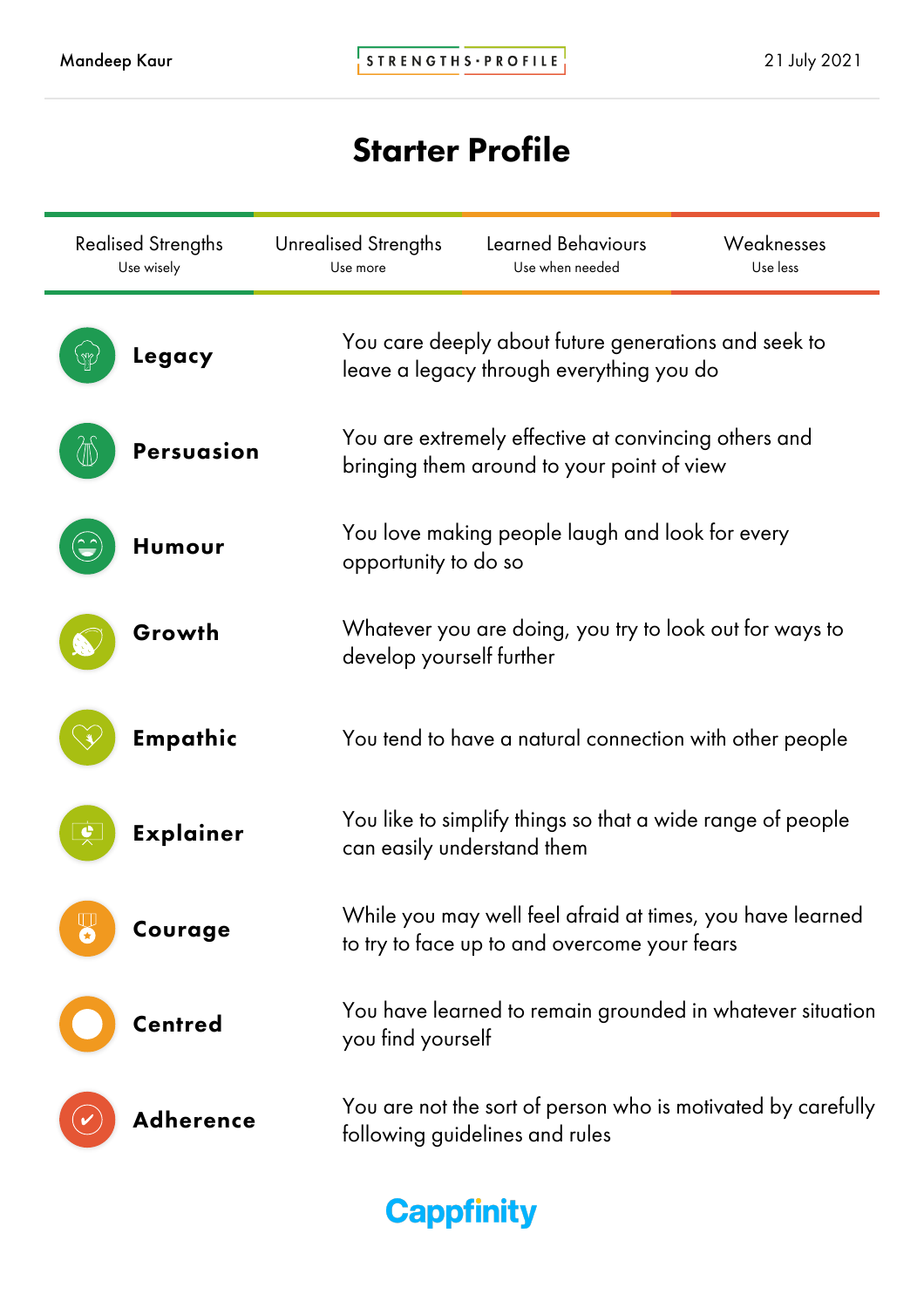STRENGTHS · PROFILE

### Learn more about the 60 strengths featured in Strengths Profile

| £                                                                                                                                                                                                                                                                                                                                                   | <b>Action</b>              |                                                                  | <b>Enabler</b>        | سسا                                                                                                                                                                                                                                                                                                                                                                                                                                                      | Persistence                    |
|-----------------------------------------------------------------------------------------------------------------------------------------------------------------------------------------------------------------------------------------------------------------------------------------------------------------------------------------------------|----------------------------|------------------------------------------------------------------|-----------------------|----------------------------------------------------------------------------------------------------------------------------------------------------------------------------------------------------------------------------------------------------------------------------------------------------------------------------------------------------------------------------------------------------------------------------------------------------------|--------------------------------|
| 23                                                                                                                                                                                                                                                                                                                                                  | Adaptable                  |                                                                  | <b>Equality</b>       | ∜                                                                                                                                                                                                                                                                                                                                                                                                                                                        | <b>Personal Responsibility</b> |
| $\checkmark$                                                                                                                                                                                                                                                                                                                                        | <b>Adherence</b>           | $\alpha$                                                         | <b>Esteem Builder</b> | 6                                                                                                                                                                                                                                                                                                                                                                                                                                                        | Personalisation                |
| $\bar{\wedge}$                                                                                                                                                                                                                                                                                                                                      | <b>Adventure</b>           | $\frac{1}{\lambda}$                                              | <b>Explainer</b>      | $\mathbb Z$                                                                                                                                                                                                                                                                                                                                                                                                                                              | Persuasion                     |
| $\overline{\mathbf{r}}$                                                                                                                                                                                                                                                                                                                             | <b>Authenticity</b>        | $\bm{\mathcal{G}}$                                               | Feedback              | $\overline{31}$                                                                                                                                                                                                                                                                                                                                                                                                                                          | Planner                        |
| $\text{100000}$                                                                                                                                                                                                                                                                                                                                     | <b>Bounceback</b>          | <b>BUSE</b>                                                      | Gratitude             | $\frac{\hat{\mathbf{g}}}{\hat{\mathbf{g}}}$                                                                                                                                                                                                                                                                                                                                                                                                              | Prevention                     |
| $\mathcal{D}$                                                                                                                                                                                                                                                                                                                                       | Catalyst                   | $\bullet$                                                        | Growth                | ⊜                                                                                                                                                                                                                                                                                                                                                                                                                                                        | Pride                          |
|                                                                                                                                                                                                                                                                                                                                                     | <b>Centred</b>             | XQF                                                              | <b>Humility</b>       | Hello                                                                                                                                                                                                                                                                                                                                                                                                                                                    | <b>Rapport Builder</b>         |
|                                                                                                                                                                                                                                                                                                                                                     | <b>Change Agent</b>        | $\hat{\mathbf{e}}$                                               | Humour                | $\bigotimes$                                                                                                                                                                                                                                                                                                                                                                                                                                             | <b>Relationship Deepener</b>   |
| V                                                                                                                                                                                                                                                                                                                                                   | Compassion                 | $\mathbb{R}$                                                     | Improver              | $\widetilde{\mathcal{F}}$                                                                                                                                                                                                                                                                                                                                                                                                                                | Resilience                     |
| $\mathbb{F}$                                                                                                                                                                                                                                                                                                                                        | Competitive                |                                                                  | Incubator             | $\overleftrightarrow{\leftarrow}$                                                                                                                                                                                                                                                                                                                                                                                                                        | Resolver                       |
| $\bullet$                                                                                                                                                                                                                                                                                                                                           | Connector                  | ्रा                                                              | Innovation            |                                                                                                                                                                                                                                                                                                                                                                                                                                                          | Self-awareness                 |
| U.N.                                                                                                                                                                                                                                                                                                                                                | Counterpoint               | $\mathbb{C}^{\mathbb{C}}$                                        | Judgement             | ☎                                                                                                                                                                                                                                                                                                                                                                                                                                                        | Self-belief                    |
| 0                                                                                                                                                                                                                                                                                                                                                   | Courage                    | Ÿ                                                                | Legacy                |                                                                                                                                                                                                                                                                                                                                                                                                                                                          | <b>Service</b>                 |
| $\begin{picture}(180,10) \put(0,0){\line(1,0){15}} \put(10,0){\line(1,0){15}} \put(10,0){\line(1,0){15}} \put(10,0){\line(1,0){15}} \put(10,0){\line(1,0){15}} \put(10,0){\line(1,0){15}} \put(10,0){\line(1,0){15}} \put(10,0){\line(1,0){15}} \put(10,0){\line(1,0){15}} \put(10,0){\line(1,0){15}} \put(10,0){\line(1,0){15}} \put(10,0){\line($ | Creativity                 | $\cdot$ $\mathbb{S}_{\mathbb{Z}}$                                | Listener              |                                                                                                                                                                                                                                                                                                                                                                                                                                                          | Spotlight                      |
| $\left[ \color{red} \bullet \right]$                                                                                                                                                                                                                                                                                                                | <b>Curiosity</b>           | $\mathbf{S}^{\mathcal{S}}$                                       | <b>Mission</b>        | $\oint$                                                                                                                                                                                                                                                                                                                                                                                                                                                  | <b>Strategic Awareness</b>     |
|                                                                                                                                                                                                                                                                                                                                                     | <b>Detail</b>              | $\begin{pmatrix} \ddot{\bullet} \\ \ddot{\bullet} \end{pmatrix}$ | <b>Moral Compass</b>  | $\left( \left\vert \cdot \right\vert \right)$                                                                                                                                                                                                                                                                                                                                                                                                            | <b>Time Optimiser</b>          |
| $\not\!\!\!Z$                                                                                                                                                                                                                                                                                                                                       | <b>Drive</b>               | e1                                                               | Narrator              | $\begin{tabular}{ c c } \hline \multicolumn{3}{ c }{Wekome} \\\hline \multicolumn{3}{ c }{Wekome} \\\hline \multicolumn{3}{ c }{Wekome} \\\hline \multicolumn{3}{ c }{Wekome} \\\hline \multicolumn{3}{ c }{Wekome} \\\hline \multicolumn{3}{ c }{Wekome} \\\hline \multicolumn{3}{ c }{Wekome} \\\hline \multicolumn{3}{ c }{Wekome} \\\hline \multicolumn{3}{ c }{Wekome} \\\hline \multicolumn{3}{ c }{Wekome} \\\hline \multicolumn{3}{ c }{Wekome}$ | Unconditionality               |
| j,                                                                                                                                                                                                                                                                                                                                                  | <b>Emotional Awareness</b> | F                                                                | Optimism              | Ģ                                                                                                                                                                                                                                                                                                                                                                                                                                                        | <b>Work Ethic</b>              |
| $\check{\mathbb{V}}$                                                                                                                                                                                                                                                                                                                                | Empathic                   | M                                                                | Organiser             |                                                                                                                                                                                                                                                                                                                                                                                                                                                          | Writer                         |